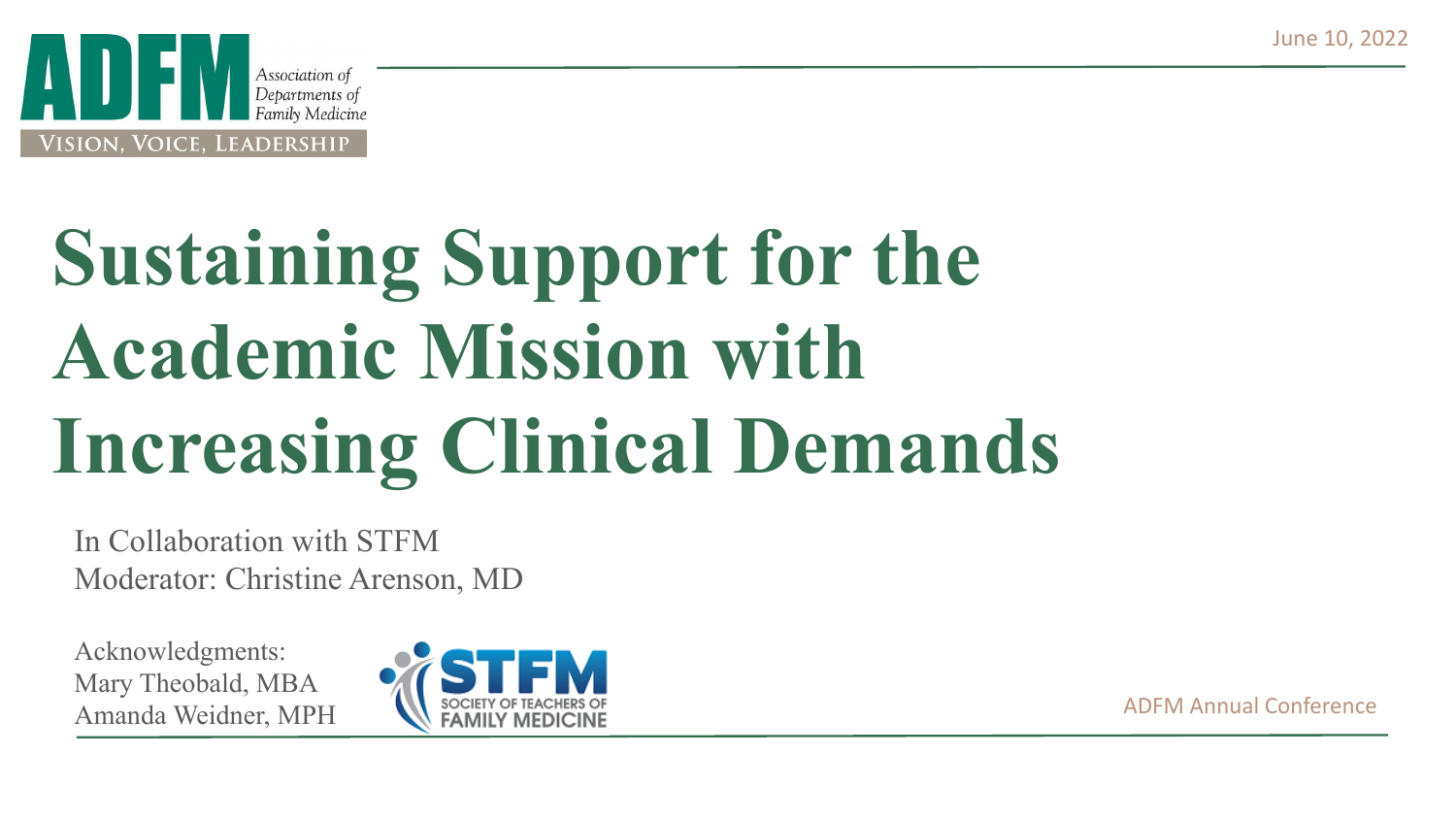

# Departments of Family Medicine are increasingly called upon by our health systems to expand clinical service, often at the cost of our academic mission.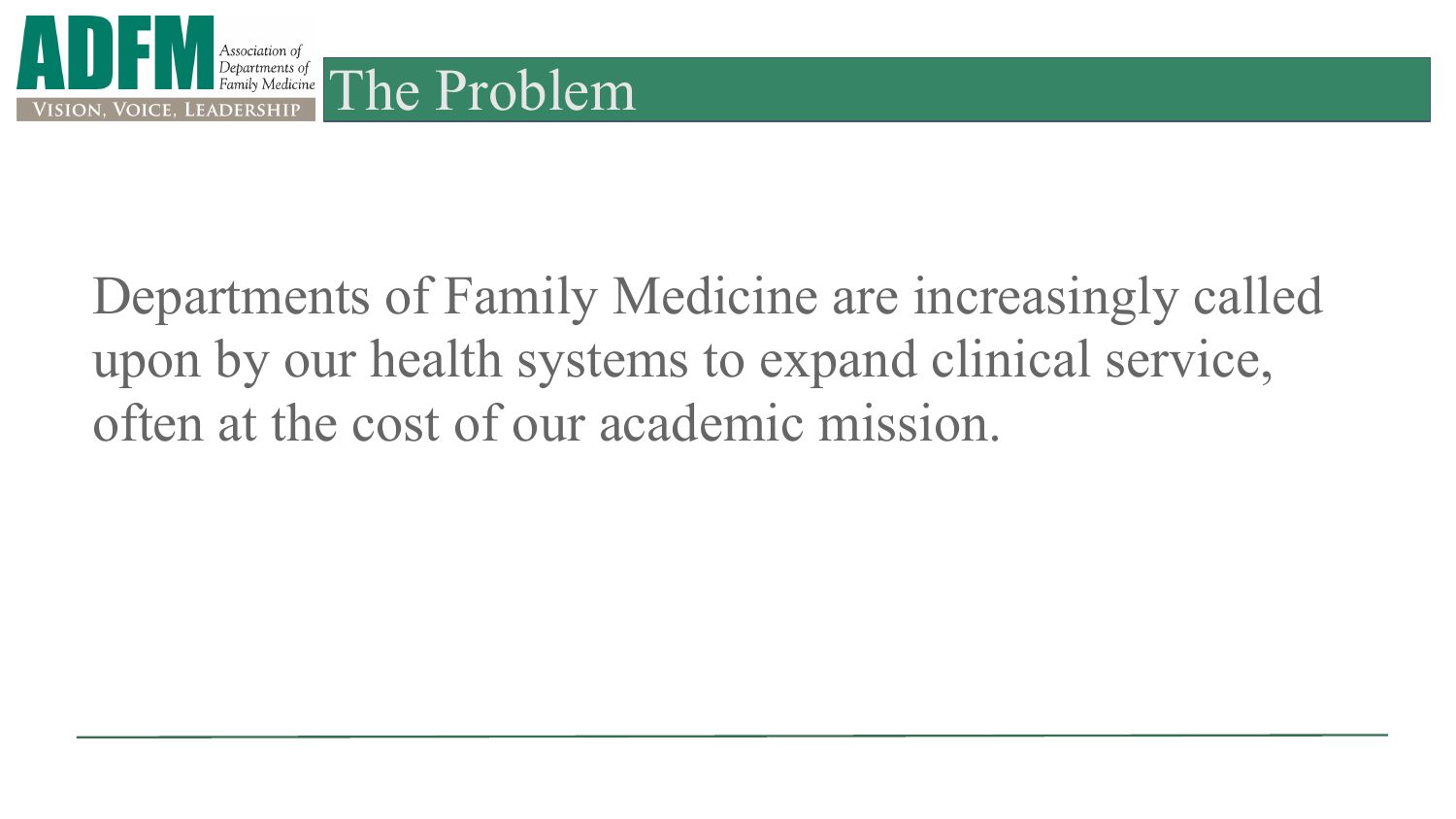

- 48.4% of Chairs report to a health system or practice plan leader
- 60.3% report one or more health system roles (service line leader, ACO leadership, population health role)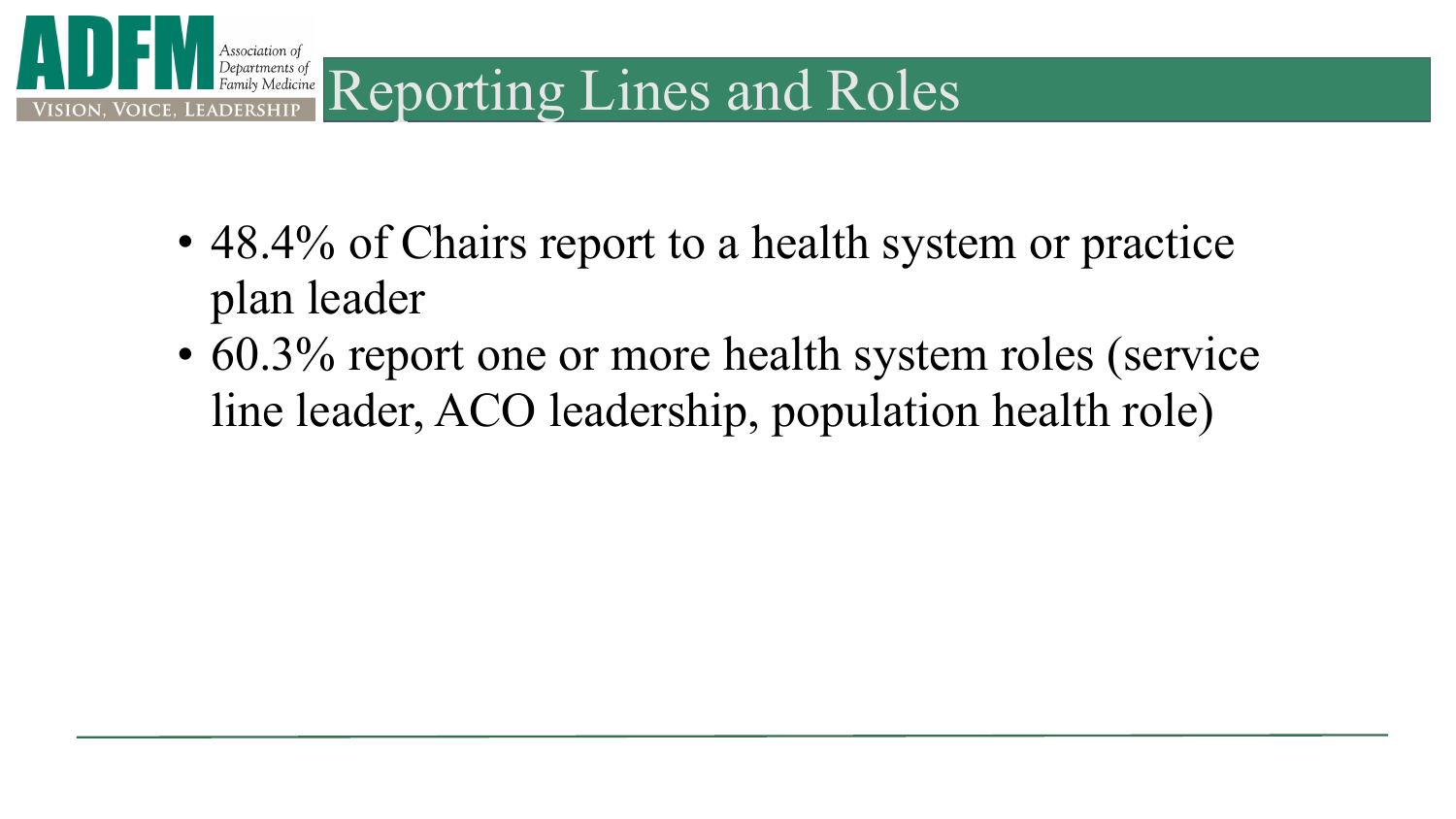



|             | N(%)<br>$N=66$ |  |
|-------------|----------------|--|
|             |                |  |
|             | 0 missing      |  |
|             | (0%)           |  |
| Yes         | 46(69.7%)      |  |
| <b>Blue</b> |                |  |
| <b>No</b>   | 20(30.3%)      |  |
| Red         |                |  |

#### Departments with clinical operations outside of residency training sites

### Accountability for financial operations of that clinical entity



|             | N(%)       |  |
|-------------|------------|--|
|             | $N = 46$   |  |
|             | 20 missing |  |
|             | (30.3%)    |  |
| Yes         | 36(78.3%)  |  |
| <b>Blue</b> |            |  |
| No          | 10(21.7%)  |  |
| <b>Red</b>  |            |  |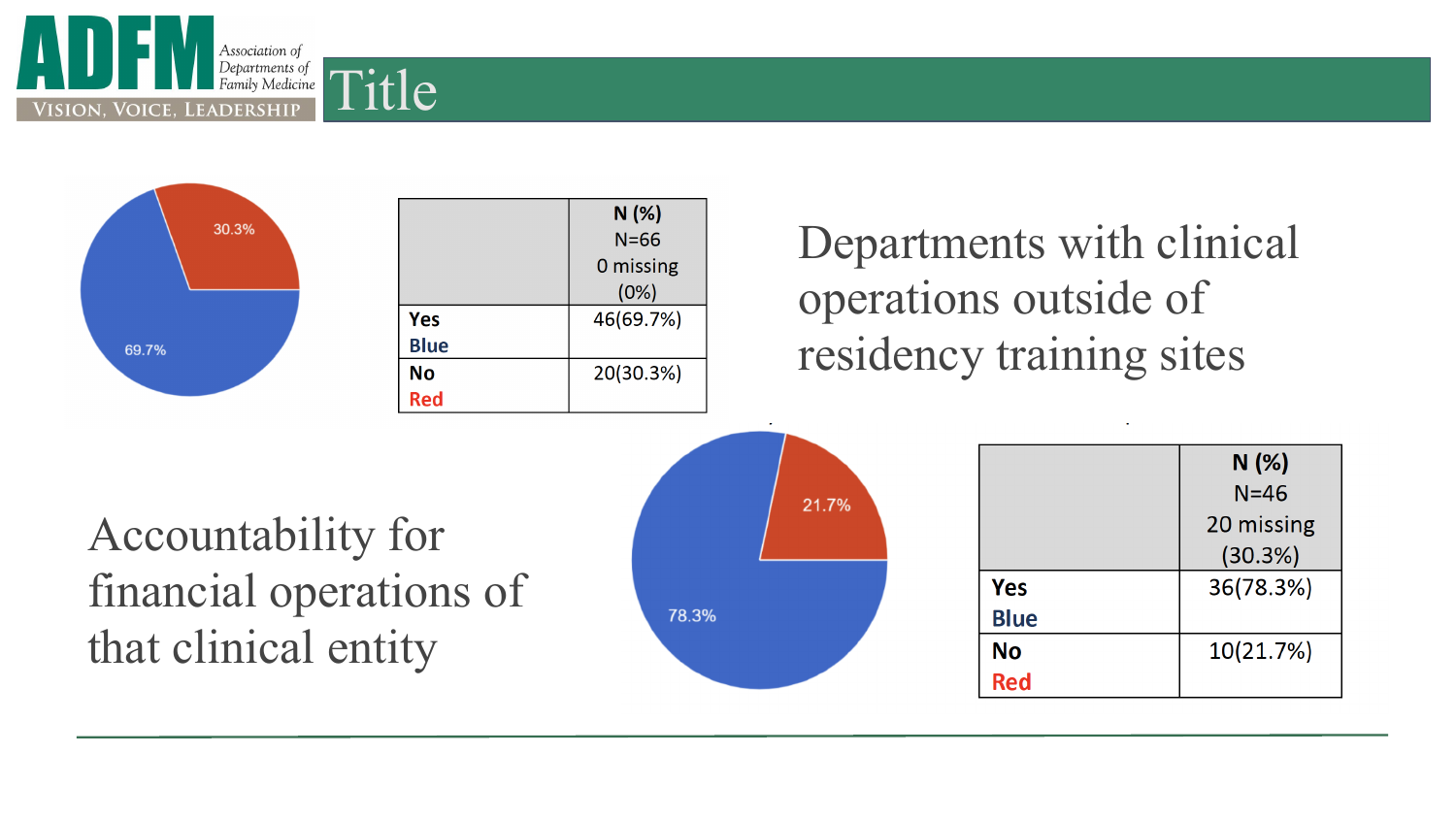

- How can we, as Departments of Family Medicine and Family Medicine Leaders, take action to sustain the academic mission of our departments by:
	- Managing Up: engaging with our health systems to create realistic clinical expectations for academic faculty/ departments?
	- Managing Down: engaging with our faculty to create rewarding and equitable workplaces?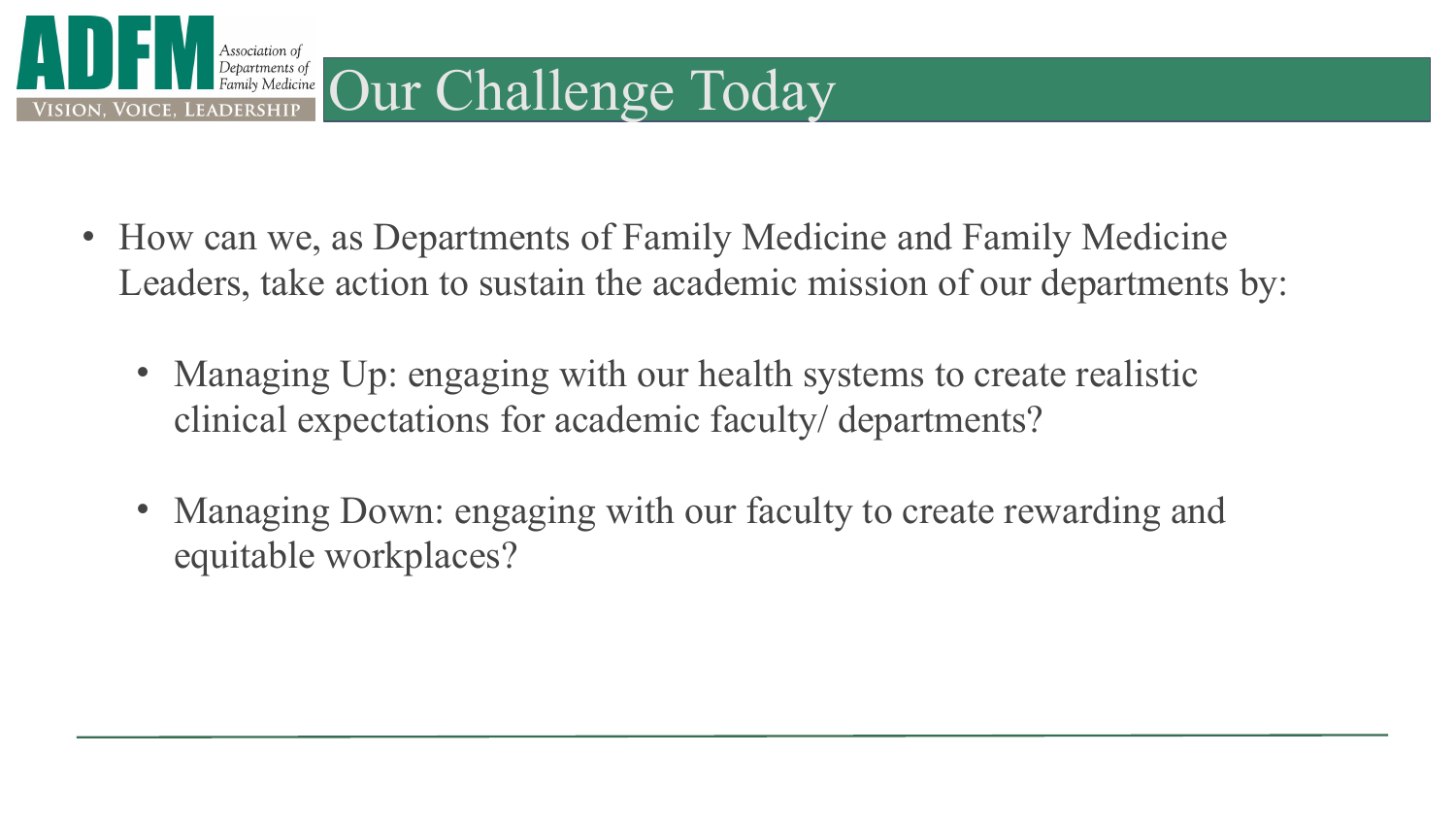

## Talking Points to Position Academic Family Medicine in Health Systems:

[https://stfm.org/about/advocacy/health-systems](https://stfm.org/about/advocacy/health-systems-talking-points/)[talking-points/](https://stfm.org/about/advocacy/health-systems-talking-points/)